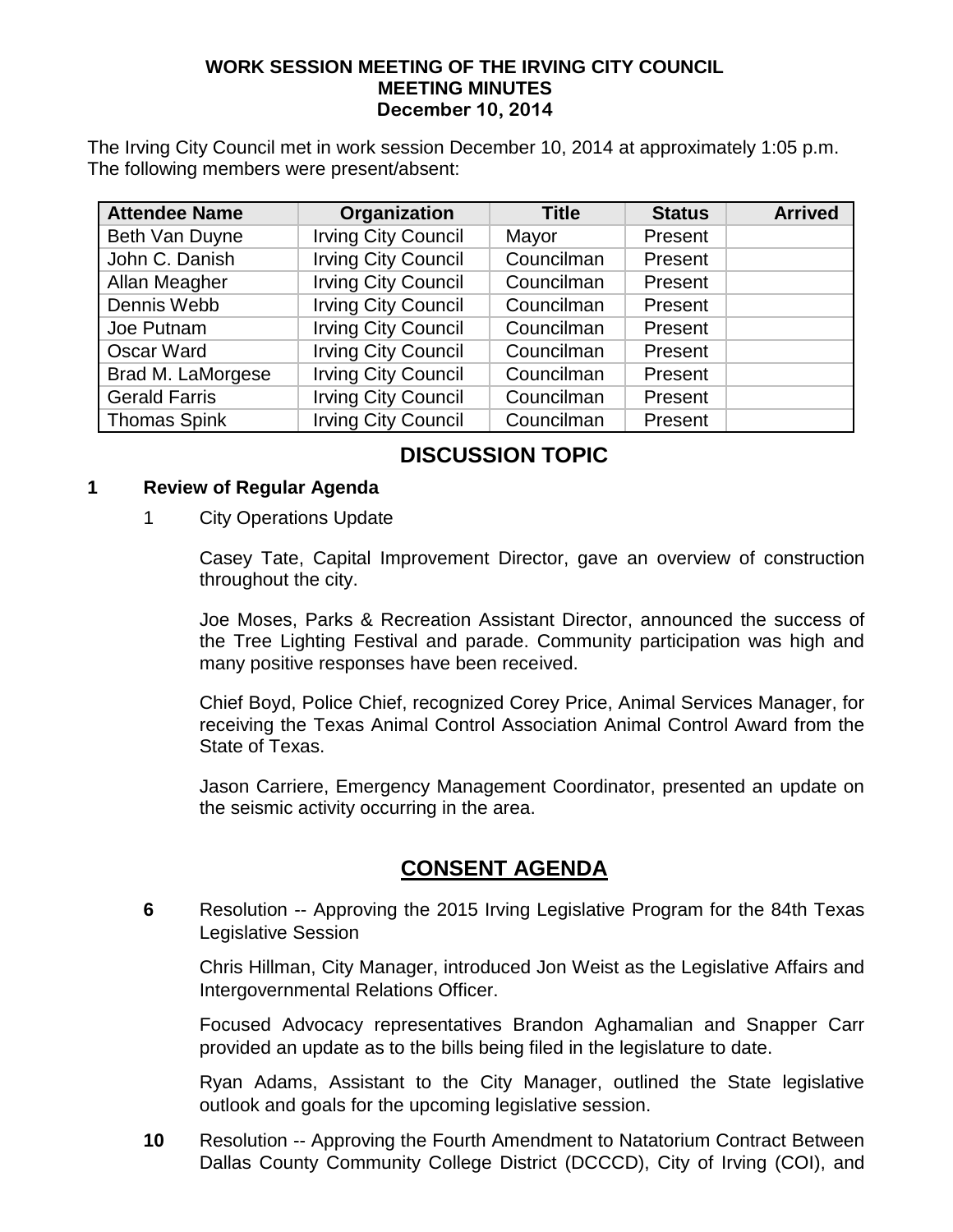Irving Independent School District (IISD), for the Period of January 1, 2015 through December 31, 2015, at an Estimated Annual Expense of \$325,000.00

Joe Moses, Parks & Recreation Assistant Director, described the proposed operating and management changes for the Natatorium while negotiations with Irving ISD and Dallas County Community College District are underway.

**17** Resolution -- Approving an Engineering Services Agreement Between the City of Irving and Civil Associates Inc., for the Design of the Conflans Road Extension from State Highway 161 to Valley View Lane in the Amount of \$1,222,708.94

Dan Vedral, Traffic & Transportation Director, confirmed the funding for the Conflans Road extension project.

**21** Resolution -- Approving a Sales Contract for the Acquisition of a Single Family Residence Located at 622 North Delaware Street in the Amount of \$130,000.00, Including Relocation Benefits and Closing Costs - Israel and Antonia Leyva, Property Owners

Doug Janeway, Interim Economic Development Director, clarified that the city follows the federal regulations regarding relocation benefits to homeowners.

**38** Ordinance -- Amending Sec. 16-27 of Article II "Purchasing" of Chapter 16 Entitled "Finance and Taxation" of The Code of Civil and Criminal Ordinances of the City of Irving, Texas, Providing for the Administrative Approval of Certain **Agreements** 

Charles Anderson, City Attorney, described the proposed changes to Chapter 16 of the Code of Civil and Criminal Ordinances which would allow the Mayor to sign Arts Center grants without additional consideration of the Council since the grants were approved during the budgeting process.

### **INDIVIDUAL CONSIDERATION**

**39** Resolution -- Authorizing Next Steps for Convention Center Headquarter Hotel Procurement Process

The Council discussed this item in Executive Session.

**40** Resolution -- Approving First Amended and Restated Reimbursement Agreement in an Amount Not to Exceed \$44,000,000 with ARK Group of Irving, Inc., for Capital Infrastructure Improvements Within Tax Increment Reinvestment Zone No. One (Postponed at the November 13, 2014 Council Meeting)

Michael Morrison, Deputy City Manager, outlined the next steps required with the amended and restated reimbursement agreement with ARK.

Council and staff discussed the proposed amendments and the projected costs of the project.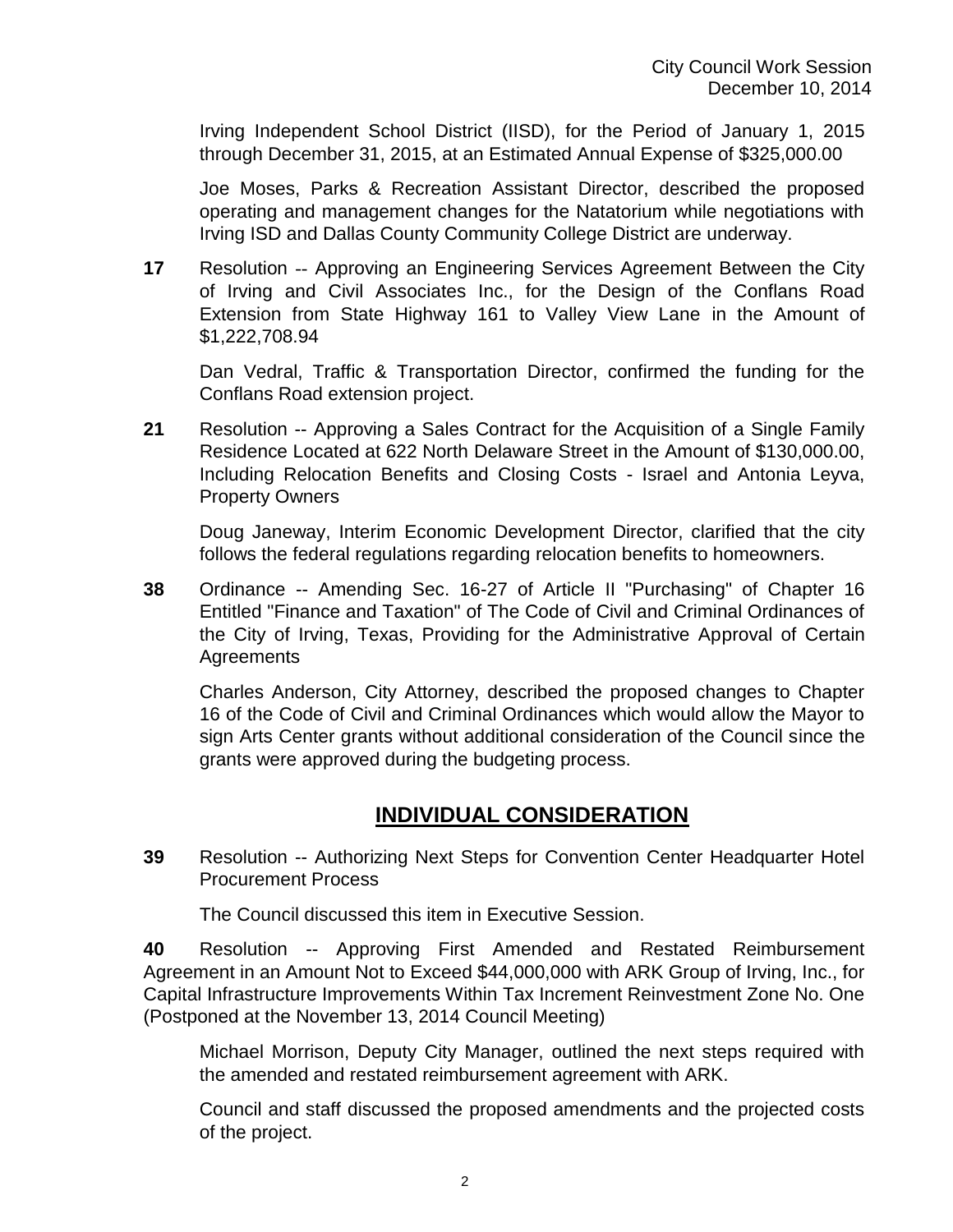Council recessed at approximately 3:07 p.m.

Council reconvened at approximately 3:25 p.m.

**41** Resolution -- Approving an Amendment to the Memorandum of Understanding Between the City of Irving and Joe Mapes, Marvin Randle and Oscar Ward Relative to the Proposed Whistle Stop Market Development

Councilman Oscar Ward filed an abstention affidavit with the City Secretary's Office prior to the work session and will recuse himself from the work session and action on this item. He will also remove himself from the dais and discussion/action on this item.

Councilman Tom Spink filed an abstention affidavit with me at the meeting to recuse himself from the work session and action on this item. He will also remove himself from the dais and discussion/action on this item.

Kevin Kass, Redevelopment and TIF Administrator, noted that the amendment would extend the Memorandum of Understanding 120 days.

Council and staff discussed the extension and possible need of an RFP in the future.

**42** Ordinance -- Amending Chapter 48 "Smoking," of The Code of Civil and Criminal Ordinances of the City of Irving, Texas, by Providing Definitions; Prohibiting Smoking in Certain Public Places; and Providing a Time in Which Existing Establishments Have to Comply

Janet Spugnardi, Senior Assistant City Attorney, detailed the proposed changes to the smoking ordinance.

Mayor Van Duyne indicated that she put this on the agenda because it was time to bring it back for a discussion. The Mayor and Council discussed the variations of ordinances and the differences amongst them. They discussed definitions of what is a "private club" versus a "private place."

### **ZONING CASES AND COMPANION ITEMS**

**43** Resolution -- Approving Final Plat - PL14-0047 - Hackberry Creek Estates, Tract 3, Phase 2, Sector 20, 1St Revision Addition - Approximately 0.64 Acres Located at 1101 and 1105 Catalpa Circle - Karen A. Skinner, Owner/Applicant

Ken Bloom, Urban Development Manager, presented the applicant's request, noting staff recommends approval.

**44** Resolution -- Approving Final Plat - PL14-0053 - Encore of Las Colinas - Approximately 4.278 Acres Located on the Northwest Corner of Riverside Drive and Creative Way - Claymoore Engineering, Applicant - CCPS Family Partnership, LTD., Owner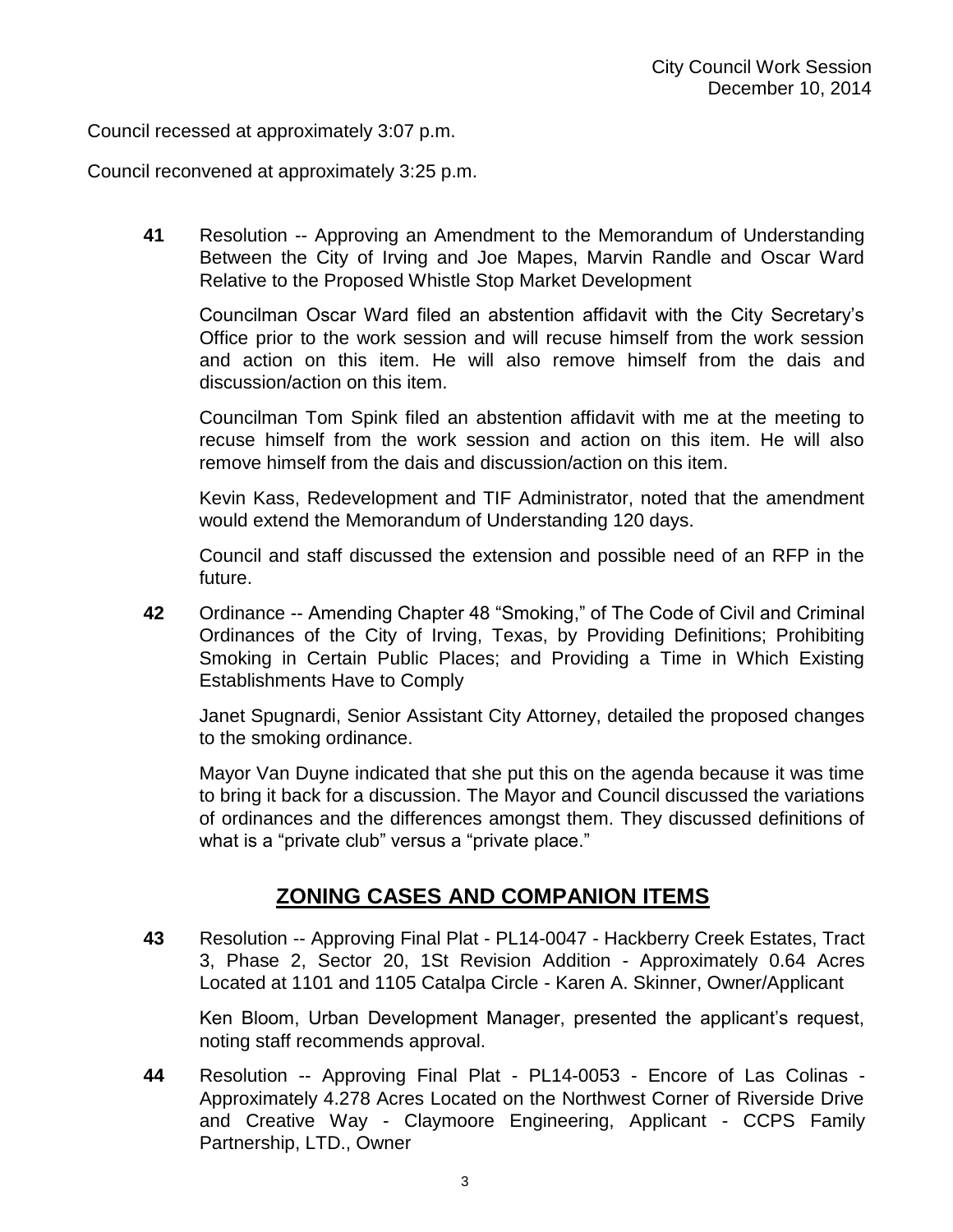Ken Bloom, Urban Development Manager, presented the applicant's request, noting staff recommends approval.

**45** Ordinance -- Consider Amending the City of Irving Comprehensive Plan and Master Thoroughfare Plan by the Deletion of Proposed Springwood Drive Between Regent Boulevard and the Interstate Highway 635 Eastbound Frontage Road

Ken Bloom, Urban Development Manager, presented the applicant's request, noting staff recommends approval per the recommendation of the Planning and Zoning Commission.

Council and staff discussed the need for additional access to SH 635 from Hackberry Creek.

**46** Ordinance -- Zoning Case #ZC14-0038 - Granting S-P-2 (Generalized Site Plan) for C-N (Neighborhood Commercial), Commercial Parking and Related Uses - Approximately 16.9 Acres Located at 7815 Esters Boulevard - Freedom Park L.P., Applicant/Owner

Ken Bloom, Urban Development Manager, presented the applicant's request, noting staff recommends approval per the recommendation of the Planning and Zoning Commission.

**47** Ordinance -- Zoning Case #ZC14-0052 - Granting S-P-1 (Detailed Site Plan) for Self-Storage Warehouse Uses Including Outside Storage of Recreational Vehicles, Boats, Cars and Trailers - Approximately 2.4 Acres Located at 1400 West Pioneer Drive - M.J. Wright & Associates, Applicant - Wood Construction - **Owner** 

Ken Bloom, Urban Development Manager, presented the applicant's request, noting staff recommends approval per the recommendation of the Planning and Zoning Commission.

**48** Ordinance -- Zoning Case #ZC14-0067 - Granting S-P-1 (Detailed Site Plan) for P-O (Professional Office) Uses - Approximately 5.19 Acres Located at 1901 West Park Drive - Irving Hospital Authority, Applicant/Owner

Ken Bloom, Urban Development Manager, presented the applicant's request, noting staff recommends approval per the recommendation of the Planning and Zoning Commission.

**49** Ordinance -- Zoning Case #ZC14-0068 - Granting S-P-1 (Detailed Site Plan) for P-O (Professional Office) and Parking Uses - Approximately 1.409 Acres Located at 119 South MacArthur Boulevard - Glenn Engineering, Applicant - City of Irving, Owner

Ken Bloom, Urban Development Manager, presented the applicant's request, noting staff recommends approval per the recommendation of the Planning and Zoning Commission.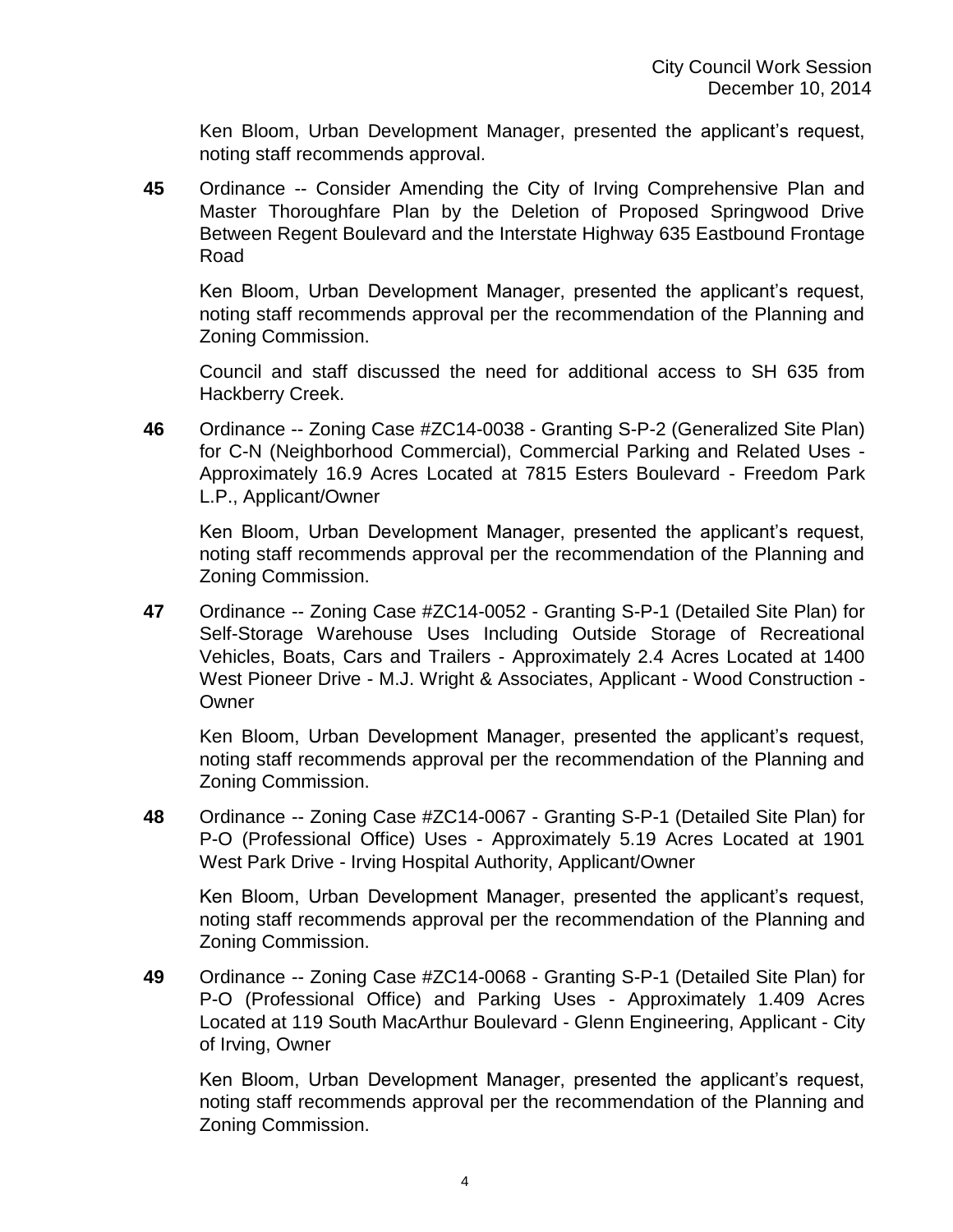**50** Ordinance -- Zoning Case #ZC14-0069 - Granting S-P-2 (Generalized Site Plan) for ML-20 (Light Industrial) Uses including Sales, Leasing and Service of Truck Trailers - Approximately 14.94 Acres Located at 2723 Carl Road - Bannister Engineering, LLC, Applicant - Empire Land Company, LTD, Owner

Ken Bloom, Urban Development Manager, presented the applicant's request, noting staff recommends approval per the recommendation of the Planning and Zoning Commission.

### **2 DART Update**

Gary Thomas, President/CEO of DART, presented an update on DART ridership, noting an average daily ridership of almost 1,000 at the new Orange Line-Airport Station.

#### **3 Boarding Home Ordinance Discussion**

Teresa Adrian, Code Enforcement Director, noted that the proposed boarding home ordinance has been reviewed by the Public Safety Committee, Planning & Development Committee and Planning & Zoning Commission.

It was the consensus of the Council to bring this ordinance back for consideration at the next Council meeting.

#### **4 Overview of Long Term Financial Planning Process**

Ryan Adams, Assistant to the City Manager, described the long term financial planning process staff is engaged in, noting more details on the progress will be presented during the upcoming planning meetings.

# **EXECUTIVE SESSION**

Council convened into executive session pursuant to Section 551.072 and Section 551.087 of the Texas Local Government Code at approximately 5:03 p.m.

5 Real Estate and Economic Development - Convention Center Hotel Request for Proposal Terms Open Meetings Act § 551.072 and § 551.087